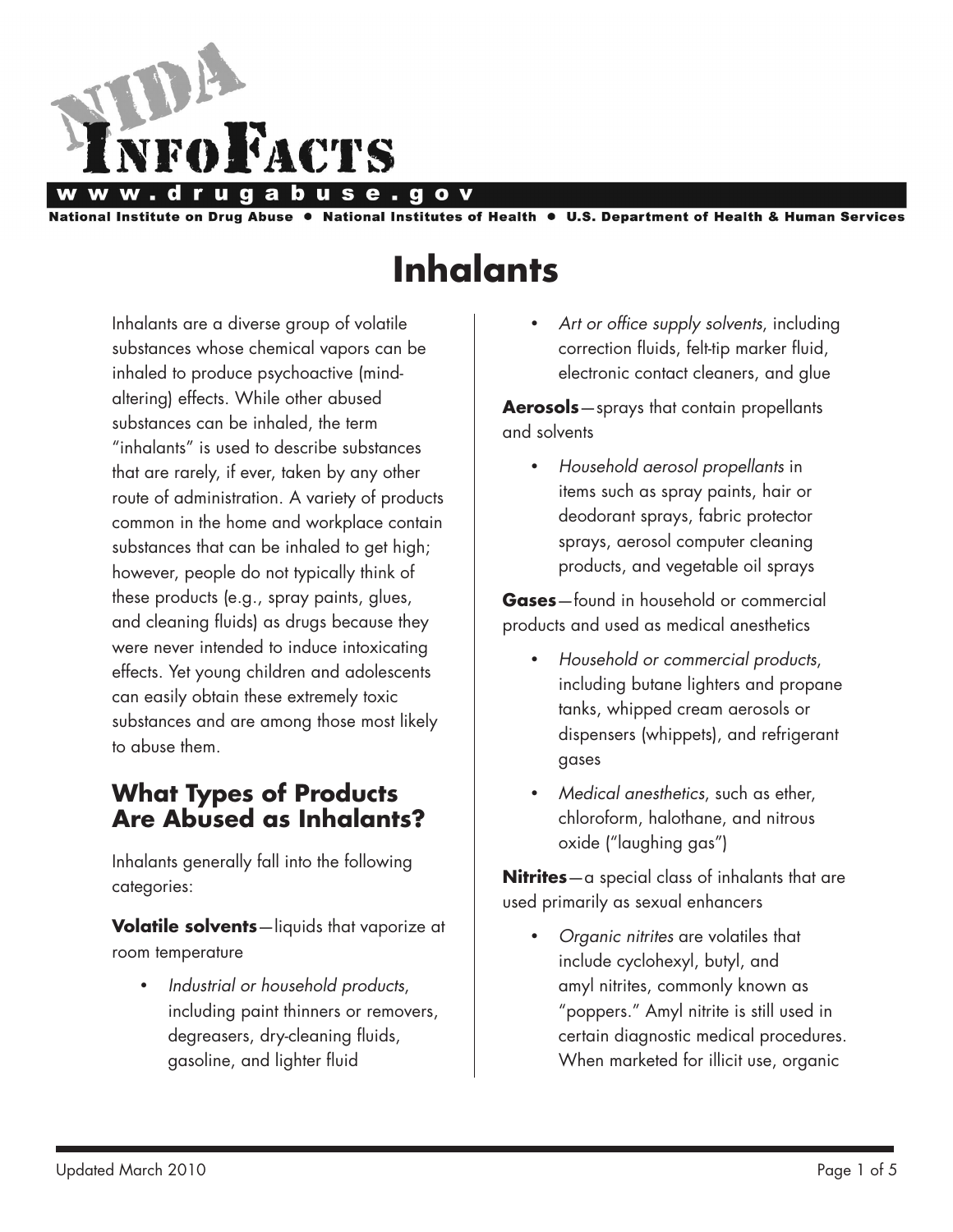

National Institutes of Health . U.S. Department of Health & Human Services

nitrites are often sold in small brown bottles labeled as "video head cleaner," "room odorizer," "leather cleaner," or "liquid aroma."

These various products contain a wide range of chemicals such as—

- toluene (spray paints, rubber cement, gasoline),
- chlorinated hydrocarbons (drycleaning chemicals, correction fluids),
- hexane (glues, gasoline),
- benzene (gasoline),
- methylene chloride (varnish removers, paint thinners),
- • butane (cigarette lighter refills, air fresheners), and
- nitrous oxide (whipped cream dispensers, gas cylinders).

Adolescents tend to abuse different products at different ages.<sup>1</sup> Among new users ages 12–15, the most commonly abused inhalants are glue, shoe polish, spray paints, gasoline, and lighter fluid. Among new users age 16 or 17, the most commonly abused products are nitrous oxide or whippets. Nitrites are the class of inhalants most commonly abused by adults.<sup>2</sup>

# **How Are Inhalants Abused?**

Inhalants can be breathed in through the nose or mouth in a variety of ways (known as "huffing"), such as sniffing or snorting fumes from a container, spraying aerosols directly into the nose or mouth, or placing an inhalant-soaked rag in the mouth. Users may also inhale fumes from a balloon or a plastic or paper bag that contains an inhalant.

The intoxication produced by inhalants usually lasts just a few minutes; therefore, users often try to extend the "high" by continuing to inhale repeatedly over several hours.

# **How Do Inhalants Affect the Brain?**

The effects of inhalants are similar to those of alcohol, including slurred speech, lack of coordination, euphoria, and dizziness. Inhalant abusers may also experience lightheadedness, hallucinations, and delusions. With repeated inhalations, many users feel less inhibited and less in control. Some may feel drowsy for several hours and experience a lingering headache. Chemicals found in different types of inhaled products may produce a variety of additional effects, such as confusion, nausea, or vomiting.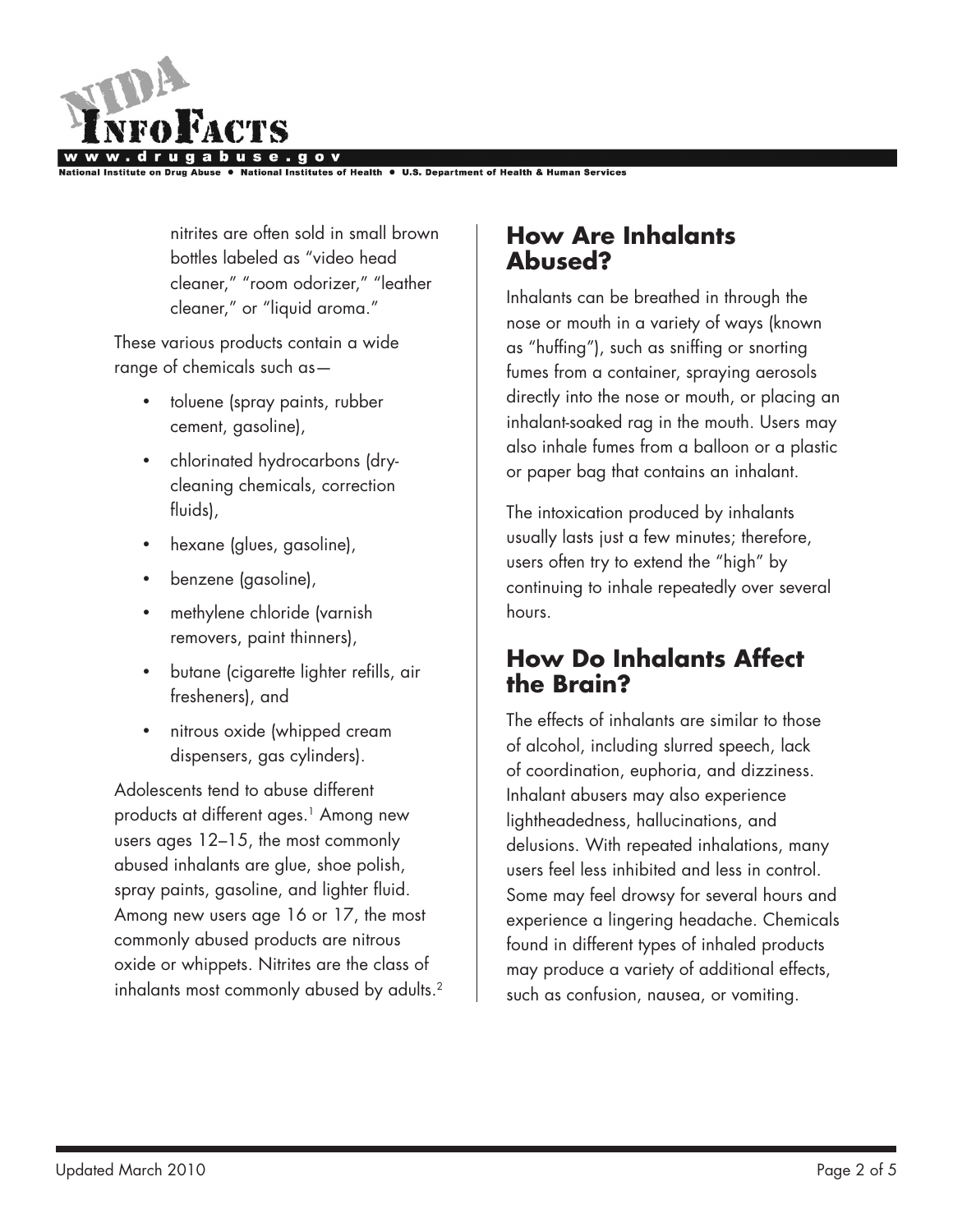

stitutes of Health ● U.S. Department of Health & Human Services

 $O<sub>y</sub>$ 

By displacing air in the lungs, inhalants deprive the body of oxygen, a condition known as hypoxia. Hypoxia can damage cells throughout the body, but the cells of the brain are especially sensitive to it. The symptoms of brain hypoxia vary according to which regions of the brain are affected: for example, the hippocampus helps control memory, so someone who repeatedly uses inhalants may lose the ability to learn new things or may have a hard time carrying on simple conversations.

Long-term inhalant abuse can also break down myelin, a fatty tissue that surrounds and protects some nerve fibers. Myelin helps nerve fibers carry their messages quickly and efficiently, and when damaged, can lead to muscle spasms and tremors or even permanent difficulty with basic actions such as walking, bending, and talking.

Although not very common, addiction to inhalants can occur with repeated abuse. According to the 2007 Treatment Episode Data Set, inhalants were reported as the *primary* substance abused by less than 0.1 percent of all individuals admitted to substance abuse treatment.<sup>3</sup>

## **What Other Adverse Effects Do Inhalants Have on Health?**

#### *Lethal Effects*

Sniffing highly concentrated amounts of the chemicals in solvents or aerosol sprays can directly induce heart failure and death within minutes of a session of repeated inhalation. This syndrome, known as "sudden sniffing death," can result from a single session of inhalant use by an otherwise healthy young person. Sudden sniffing death is particularly associated with the abuse of butane, propane, and chemicals in aerosols.

High concentrations of inhalants may also cause death from suffocation by displacing oxygen in the lungs, causing the user to lose consciousness and stop breathing. Deliberately inhaling from a paper or plastic bag or in a closed area greatly increases the chances of suffocation. Even when using aerosols or volatile products for their legitimate purposes (i.e., painting, cleaning), it is wise to do so in a wellventilated room or outdoors.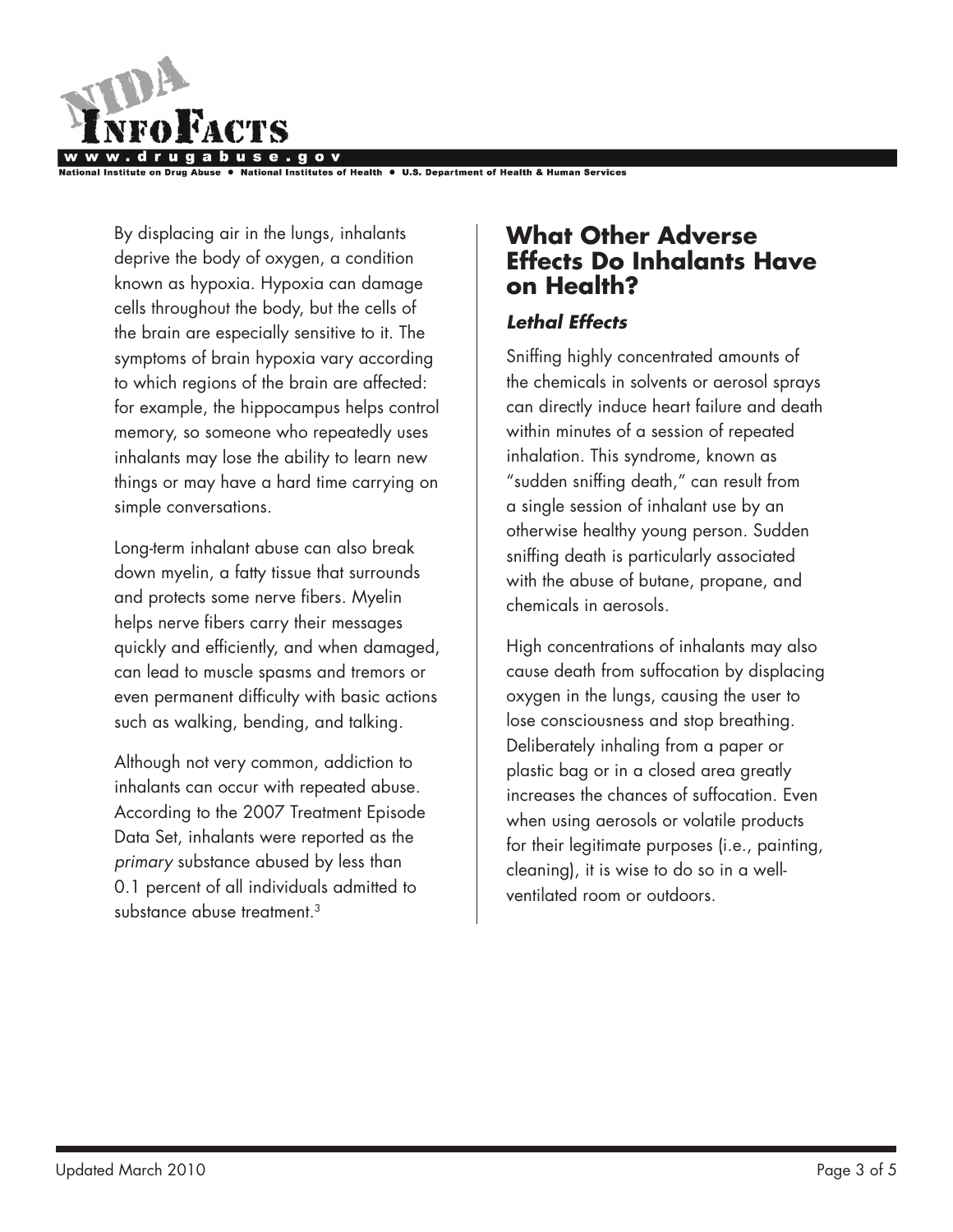

• National Institutes of Health • U.S. Department of Health & Human Services

### *Harmful Irreversible Effects*

- Hearing loss-spray paints, glues, dewaxers, dry-cleaning chemicals, correction fluids
- Peripheral neuropathies or limb spasms—glues, gasoline, whipped cream dispensers, gas cylinders
- • Central nervous system or brain damage—spray paints, glues, dewaxers
- Bone marrow damage—gasoline

#### *Serious but Potentially Reversible Effects*

- Liver and kidney damagecorrection fluids, dry-cleaning fluids
- Blood oxygen depletion—varnish removers, paint thinners

#### *HIV/AIDS, Hepatitis, and Other Infectious Diseases*

Because nitrites are abused to enhance sexual pleasure and performance, they can be associated with unsafe sexual practices that greatly increase the risk of contracting and spreading infectious diseases such as HIV/AIDS and hepatitis.

# **How Widespread Is Inhalant Abuse?**

#### *Monitoring the Future Survey*†

According to the Monitoring the Future survey, a significant increase in past-month inhalant use was measured among 10th-graders from 2008 to 2009; prevalence of use rose from 2.1 percent to 2.2 percent among that population. Other prevalence measures remained stable. Lifetime†† use of inhalants was reported by 14.9 percent of 8th-graders, 12.3 percent of 10th-graders, and 9.5 percent of 12thgraders in 2009; 8.1 percent of 8th-graders, 6.1 percent of 10th-graders, and 3.4 percent of 12th-graders reported use in the past year. However, investigators are concerned that perceived risk associated with inhalant use has been in decline for several years, which may leave young people open to renewed interest.

## *National Survey on Drug Use and Health (NSDUH)*†††

Data from the National Survey on Drug Use and Health show that the primary abusers of most inhalants are adolescents ages 12 to 17; in 2008, 1.1 percent reported using inhalants in the past month. From 2002 to 2008, there were declines in past-month inhalant use among young adults aged 18 to 25 (from 0.5 percent to 0.3 percent). Of the 729,000 persons aged 12 or older who tried inhalants for the first time within the previous year, approximately 67 percent were under age 18 when they first used.